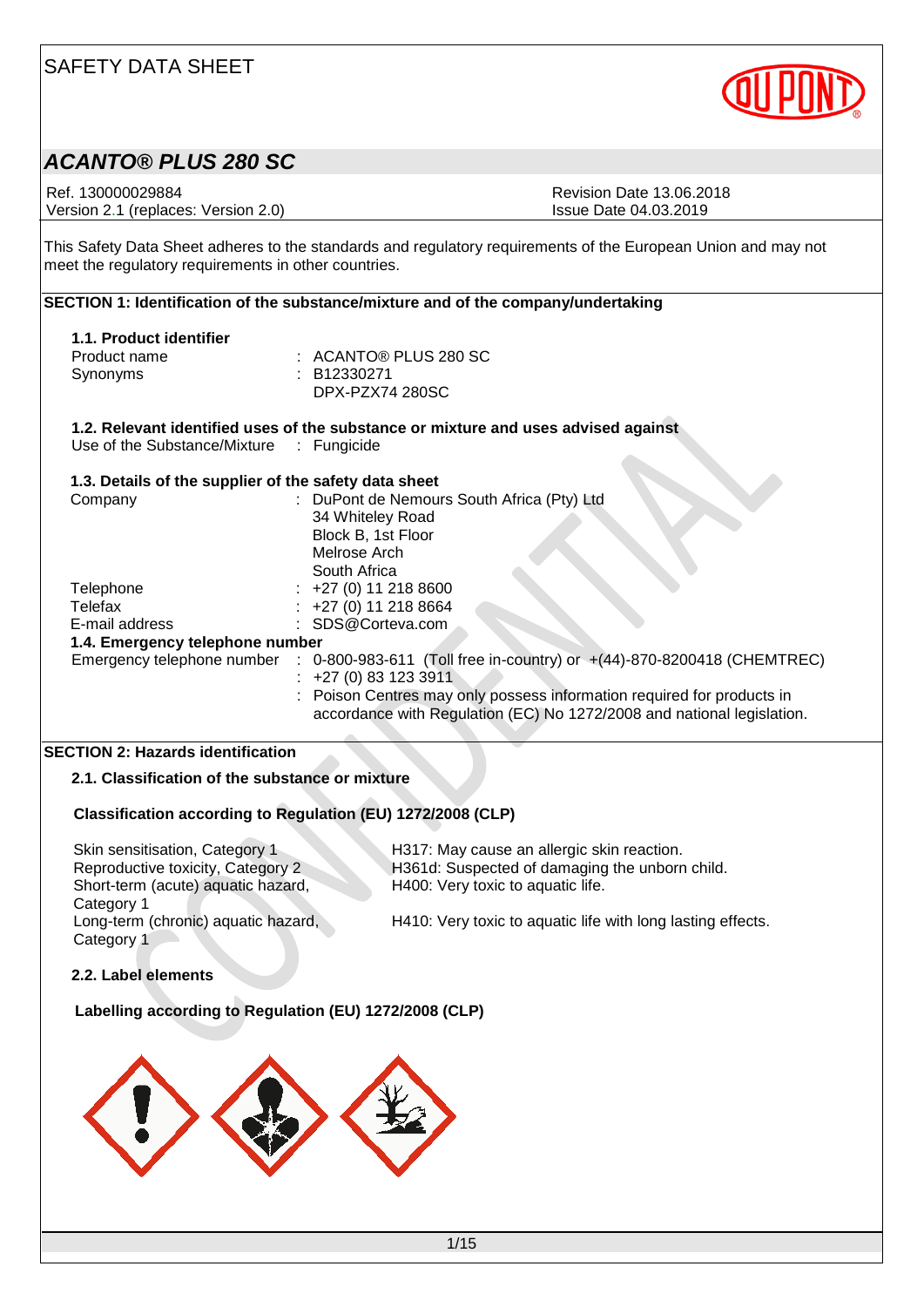

### *ACANTO® PLUS 280 SC*

| Ref. 130000029884                                                                                                              | <b>Revision Date 13.06.2018</b>                                                                                                                                                                                                                                                                                                                                                                                                                   |
|--------------------------------------------------------------------------------------------------------------------------------|---------------------------------------------------------------------------------------------------------------------------------------------------------------------------------------------------------------------------------------------------------------------------------------------------------------------------------------------------------------------------------------------------------------------------------------------------|
| Version 2.1 (replaces: Version 2.0)                                                                                            | Issue Date 04.03.2019                                                                                                                                                                                                                                                                                                                                                                                                                             |
| Warning                                                                                                                        |                                                                                                                                                                                                                                                                                                                                                                                                                                                   |
| H317                                                                                                                           | May cause an allergic skin reaction.                                                                                                                                                                                                                                                                                                                                                                                                              |
| H361d                                                                                                                          | Suspected of damaging the unborn child.                                                                                                                                                                                                                                                                                                                                                                                                           |
| H410                                                                                                                           | Very toxic to aquatic life with long lasting effects.                                                                                                                                                                                                                                                                                                                                                                                             |
| Special labelling of certain                                                                                                   | EUH401 To avoid risks to human health and the environment, comply with the                                                                                                                                                                                                                                                                                                                                                                        |
| substances and mixtures                                                                                                        | instructions for use.                                                                                                                                                                                                                                                                                                                                                                                                                             |
| P <sub>201</sub><br>P <sub>261</sub><br>P <sub>280</sub><br>$P302 + P352$<br>$P308 + P313$<br>P363<br>P391<br>P <sub>501</sub> | Obtain special instructions before use.<br>Avoid breathing mist or vapours.<br>Wear protective gloves/ protective clothing.<br>IF ON SKIN: Wash with plenty of soap and water.<br>IF exposed or concerned: Get medical advice/attention.<br>Wash contaminated clothing before reuse.<br>Collect spillage.<br>Dispose of contents/container to an approved facility in accordance with local,<br>regional, national and international regulations. |

### **Labelling according to EU Directives 67/548/EEC or 1999/45/EC**

SP 1 Do not contaminate water with the product or its container (Do not clean application equipment near surface water/Avoid contamination via drains from farmyards and roads).

#### **2.3. Other hazards**

This mixture contains no substance considered to be persistent, bioaccumulating and toxic (PBT). This mixture contains no substance considered to be very persistent and very bioaccumulating (vPvB).

### **SECTION 3: Composition/information on ingredients**

#### **3.1. Substances**

Not applicable

**3.2. Mixtures**

| <b>Classification according to</b> | <b>Classification according to</b>     | <b>Concentration</b> |
|------------------------------------|----------------------------------------|----------------------|
| Directive 67/548/EEC               | <b>Regulation (EU) 1272/2008 (CLP)</b> |                      |

#### **Picoxystrobin (CAS-No.117428-22-5)**

| Acute Tox. 4; H332<br>Eye Irrit. 2; H319         | $>= 10 - 520%$ |
|--------------------------------------------------|----------------|
| Aquatic Acute 1; H400<br>Aquatic Chronic 1; H410 |                |

#### **Cyproconazole (CAS-No.94361-06-5)**

| - - - | Acute Tox. 4; H302<br>Acute Tox. 4; H332 | $>= 5 - < 10 \%$ |
|-------|------------------------------------------|------------------|
|       | Eye Irrit. 2; H319<br>Repr. 2: H361d     |                  |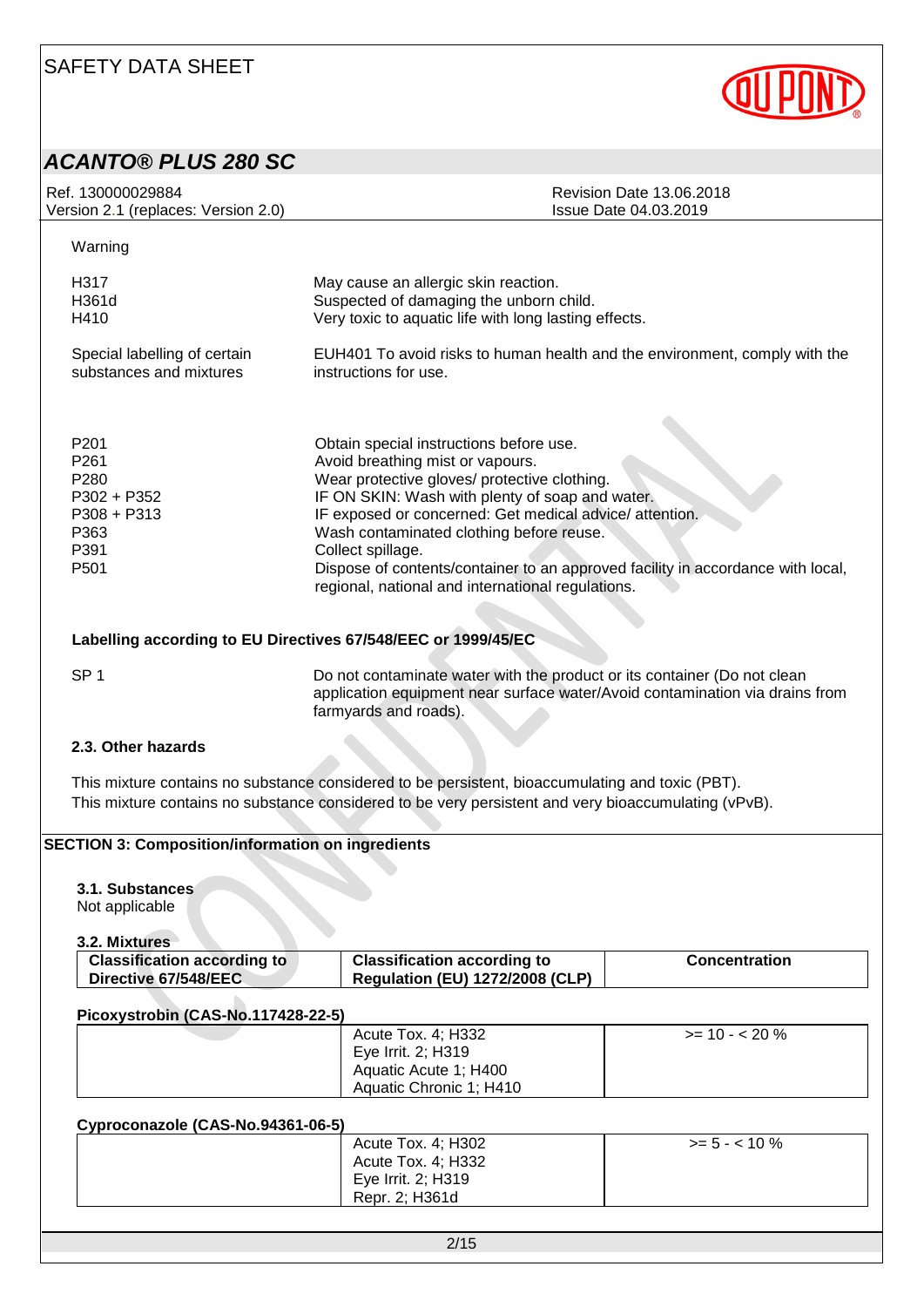

# *ACANTO® PLUS 280 SC*

Version 2.1 (replaces: Version 2.0)

Ref. 130000029884<br>
Version 2.1 (replaces: Version 2.0)<br>
Version 2.1 (replaces: Version 2.0)<br>
Revision Date 04.03.2019

|                                                                      | Aquatic Acute 1; H400                                                                                                        |                                                                                                                                                                   |  |
|----------------------------------------------------------------------|------------------------------------------------------------------------------------------------------------------------------|-------------------------------------------------------------------------------------------------------------------------------------------------------------------|--|
|                                                                      | Aquatic Chronic 1; H410                                                                                                      |                                                                                                                                                                   |  |
|                                                                      | Alkylnaphthalenesulfonic acid, sodium salt/formaldehyde polycondensate (CAS-No.68425-94-5)                                   |                                                                                                                                                                   |  |
|                                                                      | Skin Irrit. 2; H315                                                                                                          | $>= 0 - 10\%$                                                                                                                                                     |  |
|                                                                      | Eye Irrit. 2; H319                                                                                                           |                                                                                                                                                                   |  |
|                                                                      | For the full text of the H-Statements mentioned in this Section, see Section 16.                                             |                                                                                                                                                                   |  |
| <b>SECTION 4: First aid measures</b>                                 |                                                                                                                              |                                                                                                                                                                   |  |
| 4.1. Description of first aid measures                               |                                                                                                                              |                                                                                                                                                                   |  |
| General advice                                                       | Never give anything by mouth to an unconscious person. Have the product<br>going for treatment.                              | container or label with you when calling a poison control center or doctor, or                                                                                    |  |
| Inhalation                                                           | Move to fresh air. Consult a physician after significant exposure. Artificial<br>respiration and/or oxygen may be necessary. |                                                                                                                                                                   |  |
| Skin contact                                                         | see a physician. Wash contaminated clothing before re-use.                                                                   | Take off contaminated clothing and shoes immediately. Wash off immediately<br>with soap and plenty of water. In the case of skin irritation or allergic reactions |  |
| Eye contact                                                          | irritation persists, consult a specialist.                                                                                   | Hold eye open and rinse slowly and gently with water for 15-20 minutes. If eye                                                                                    |  |
| Ingestion                                                            | water.                                                                                                                       | Obtain medical attention. DO NOT induce vomiting unless directed to do so by<br>a physician or poison control center. If victim is conscious: Rinse mouth with    |  |
| 4.2. Most important symptoms and effects, both acute and delayed     |                                                                                                                              |                                                                                                                                                                   |  |
| Symptoms                                                             | intoxication are not known.                                                                                                  | No cases of human intoxication are known and the symptoms of experimental                                                                                         |  |
|                                                                      | 4.3. Indication of any immediate medical attention and special treatment needed                                              |                                                                                                                                                                   |  |
| Treatment                                                            | Treat symptomatically.                                                                                                       |                                                                                                                                                                   |  |
| <b>SECTION 5: Firefighting measures</b>                              |                                                                                                                              |                                                                                                                                                                   |  |
| 5.1. Extinguishing media                                             |                                                                                                                              |                                                                                                                                                                   |  |
| Suitable extinguishing media                                         | : Water spray, Alcohol-resistant foam, Dry chemical, Carbon dioxide (CO2)                                                    |                                                                                                                                                                   |  |
| Extinguishing media which<br>shall not be used for safety<br>reasons | : High volume water jet, (contamination risk)                                                                                |                                                                                                                                                                   |  |
|                                                                      | 5.2. Special hazards arising from the substance or mixture                                                                   |                                                                                                                                                                   |  |
| Specific hazards during                                              | : Hazardous decomposition products formed under fire conditions. Carbon                                                      |                                                                                                                                                                   |  |
|                                                                      |                                                                                                                              |                                                                                                                                                                   |  |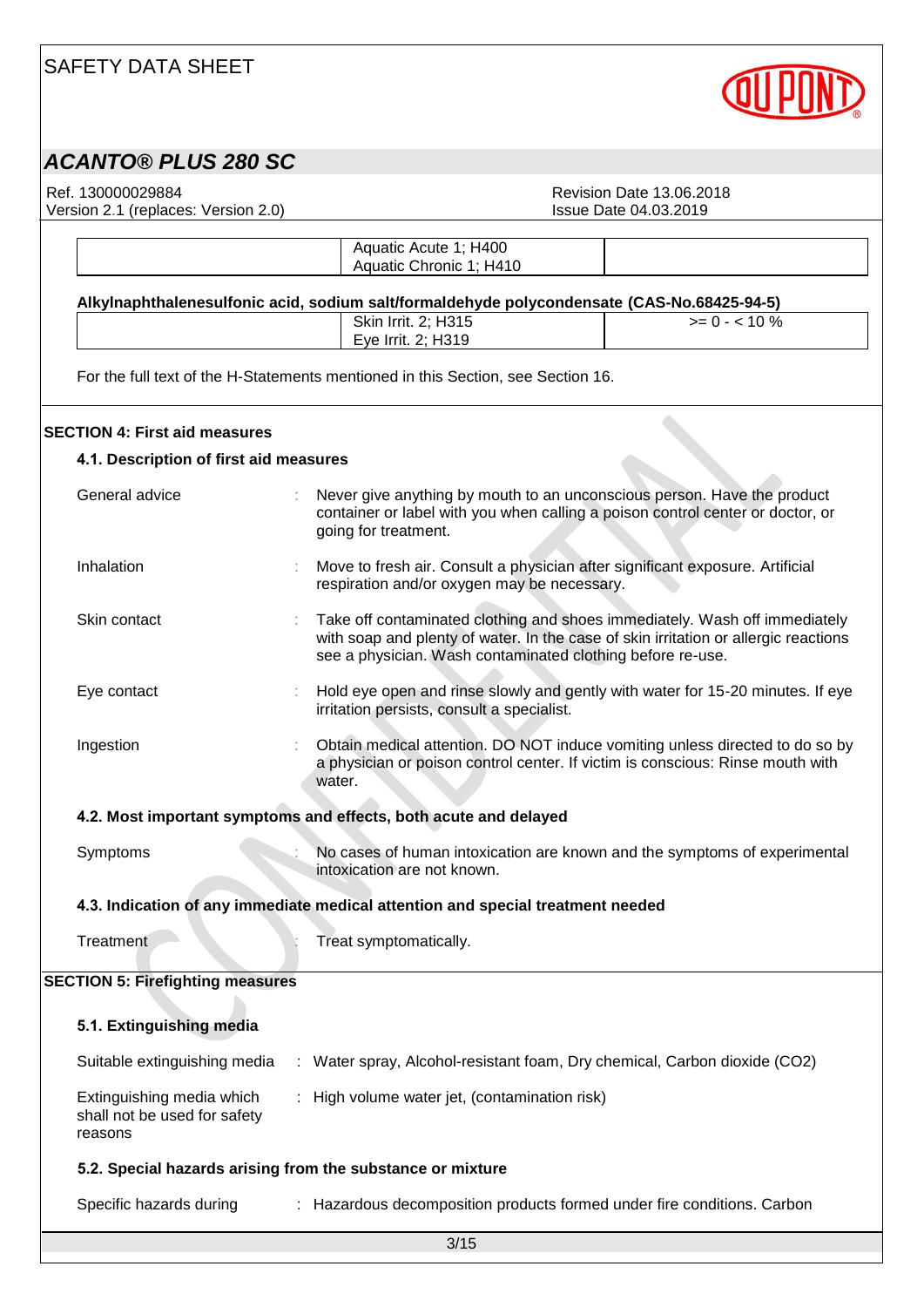

### *ACANTO® PLUS 280 SC*

| Ref. 130000029884<br>Version 2.1 (replaces: Version 2.0)   | <b>Revision Date 13.06.2018</b><br><b>Issue Date 04.03.2019</b>                                                                                                                                                                                                                                                                                                                                                                                                                                                                                                                                                                                                                                              |  |  |  |
|------------------------------------------------------------|--------------------------------------------------------------------------------------------------------------------------------------------------------------------------------------------------------------------------------------------------------------------------------------------------------------------------------------------------------------------------------------------------------------------------------------------------------------------------------------------------------------------------------------------------------------------------------------------------------------------------------------------------------------------------------------------------------------|--|--|--|
| firefighting                                               | dioxide (CO2) nitrogen oxides                                                                                                                                                                                                                                                                                                                                                                                                                                                                                                                                                                                                                                                                                |  |  |  |
| 5.3. Advice for firefighters                               |                                                                                                                                                                                                                                                                                                                                                                                                                                                                                                                                                                                                                                                                                                              |  |  |  |
| for firefighters                                           | Special protective equipment : Wear full protective clothing and self-contained breathing apparatus.                                                                                                                                                                                                                                                                                                                                                                                                                                                                                                                                                                                                         |  |  |  |
| Further information                                        | : Prevent fire extinguishing water from contaminating surface water or the ground<br>water system. Collect contaminated fire extinguishing water separately. This<br>must not be discharged into drains. Fire residues and contaminated fire<br>extinguishing water must be disposed of in accordance with local regulations.                                                                                                                                                                                                                                                                                                                                                                                |  |  |  |
|                                                            | (on small fires) If area is heavily exposed to fire and if conditions permit, let fire<br>burn itself out since water may increase the area contaminated. Cool<br>containers/tanks with water spray.                                                                                                                                                                                                                                                                                                                                                                                                                                                                                                         |  |  |  |
| <b>SECTION 6: Accidental release measures</b>              |                                                                                                                                                                                                                                                                                                                                                                                                                                                                                                                                                                                                                                                                                                              |  |  |  |
|                                                            | 6.1. Personal precautions, protective equipment and emergency procedures                                                                                                                                                                                                                                                                                                                                                                                                                                                                                                                                                                                                                                     |  |  |  |
| Personal precautions                                       | : Control access to area. Evacuate personnel to safe areas. Keep people away<br>from and upwind of spill/leak. Ventilate spill area. Take precautionary measures<br>against static discharges. Avoid contact with skin, eyes and clothing. Use<br>personal protective equipment. Refer to protective measures listed in sections 7<br>and 8.                                                                                                                                                                                                                                                                                                                                                                 |  |  |  |
| 6.2. Environmental precautions                             |                                                                                                                                                                                                                                                                                                                                                                                                                                                                                                                                                                                                                                                                                                              |  |  |  |
| Environmental precautions                                  | : Use appropriate container to avoid environmental contamination. Prevent<br>further leakage or spillage if safe to do so. Do not flush into surface water or<br>sanitary sewer system. Do not allow material to contaminate ground water<br>system. Local authorities should be advised if significant spillages cannot be<br>contained. If the product contaminates rivers and lakes or drains inform<br>respective authorities.                                                                                                                                                                                                                                                                           |  |  |  |
| 6.3. Methods and materials for containment and cleaning up |                                                                                                                                                                                                                                                                                                                                                                                                                                                                                                                                                                                                                                                                                                              |  |  |  |
| Methods for cleaning up                                    | Clean-up methods - small spillage Soak up with inert absorbent material.<br>Sweep up or vacuum up spillage and collect in suitable container for disposal.<br>Clean-up methods - large spillage Prevent further leakage or spillage. Contain<br>spillage, soak up with non-combustible absorbent material, (e.g. sand, earth,<br>diatomaceous earth, vermiculite) and transfer to a container for disposal<br>according to local / national regulations (see section 13). Large spills should be<br>collected mechanically (remove by pumping) for disposal. Collect leaking liquid<br>in sealable (metal/plastic) containers. Collect and contain contaminated<br>absorbent and dike material for disposal. |  |  |  |
| Other information                                          | Never return spills in original containers for re-use. Dispose of in accordance<br>with local regulations.                                                                                                                                                                                                                                                                                                                                                                                                                                                                                                                                                                                                   |  |  |  |
| 6.4. Reference to other sections                           |                                                                                                                                                                                                                                                                                                                                                                                                                                                                                                                                                                                                                                                                                                              |  |  |  |
|                                                            | For personal protection see section 8., For disposal instructions see section 13.                                                                                                                                                                                                                                                                                                                                                                                                                                                                                                                                                                                                                            |  |  |  |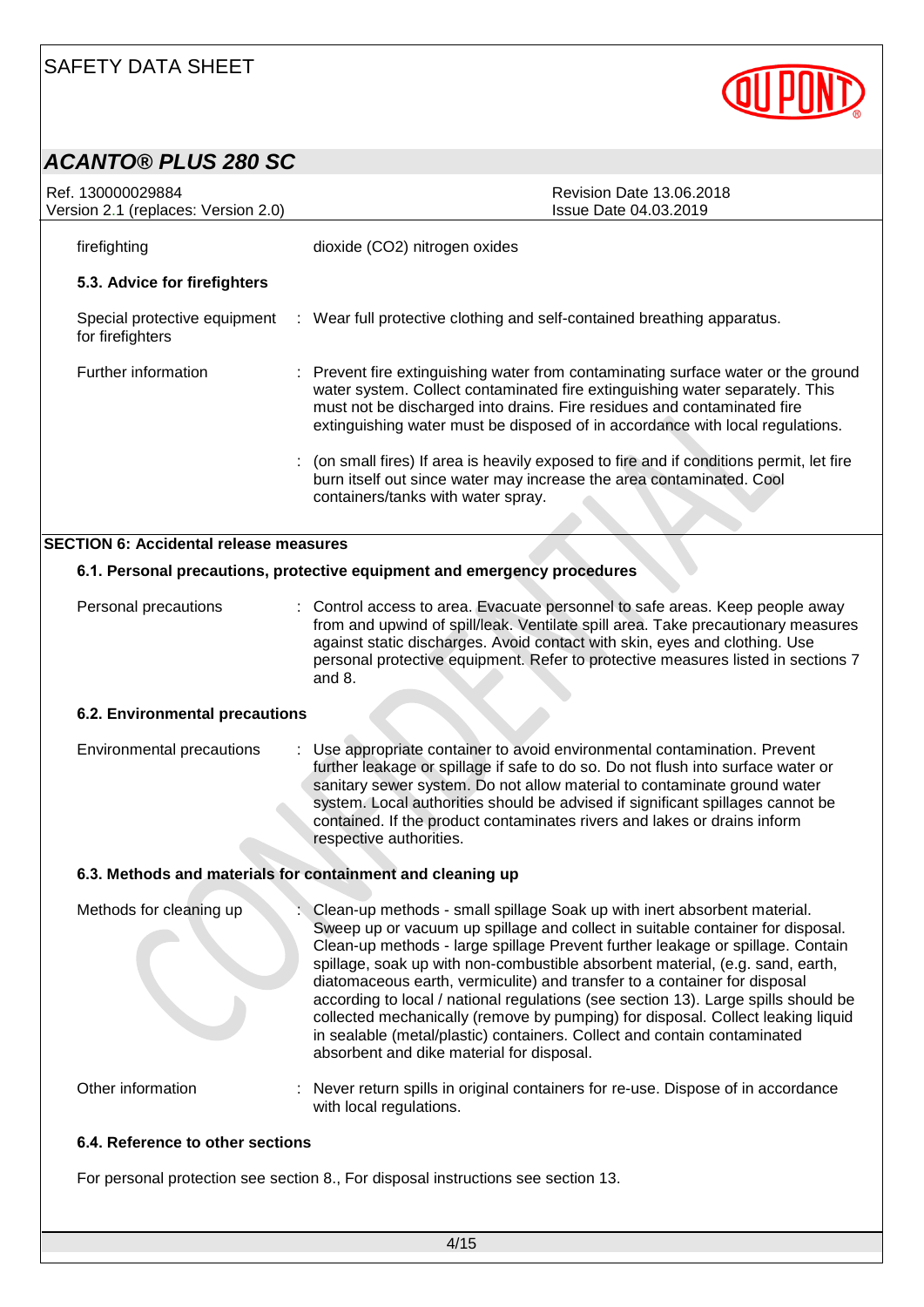# *ACANTO® PLUS 280 SC*

Ref. 130000029884 Revision Date 13.06.2018 Version 2.1 (replaces: Version 2.0) Issue Date 04.03.2019

**SECTION 7: Handling and storage**

**7.1. Precautions for safe handling**

equipment. For personal protection see section 8. Use only clean equipment. Provide adequate ventilation. Do not breathe vapours or spray mist. When

#### opening containers, avoid breathing vapours that may be emanating. Prepare the working solution as given on the label(s) and/or the user instructions. Use prepared working solution as soon as possible - Do not store. To avoid spills during handling keep bottle on a metal tray. Wash hands before breaks and immediately after handling the product. Remove and wash contaminated clothing before re-use. Never return unused material to storage receptacle. Avoid exceeding the given occupational exposure limits (see section 8). Wash hands before breaks and immediately after handling the product. Remove and wash contaminated clothing before re-use. Advice on protection against fire and explosion : Keep away from heat and sources of ignition. Take necessary action to avoid static electricity discharge (which might cause ignition of organic vapours). To avoid ignition of vapours by static electricity discharge, all metal parts of the equipment must be grounded. **7.2. Conditions for safe storage, including any incompatibilities** Requirements for storage areas and containers Store in original container. Keep in properly labelled containers. Keep containers tightly closed in a dry, cool and well-ventilated place. Store in a place

accessible by authorized persons only. Keep out of the reach of children. Keep away from food, drink and animal feedingstuffs. Advice on common storage : No special restrictions on storage with other products. Other data **in the stable under recommended storage conditions.** Stable under recommended storage conditions.

Advice on safe handling : Use only according to our recommendations. Wear personal protective

### **7.3. Specific end use(s)**

no data available

### **SECTION 8: Exposure controls/personal protection**

### **8.1. Control parameters**

If sub-section is empty then no values are applicable. **8.2. Exposure controls**

| <b>Engineering measures</b>       | Ensure adequate ventilation, especially in confined areas. Use sufficient<br>ventilation to keep employee exposure below recommended limits.                                             |
|-----------------------------------|------------------------------------------------------------------------------------------------------------------------------------------------------------------------------------------|
| Eye protection<br>Hand protection | Safety glasses with side-shields conforming to EN166<br>Material: Nitrile rubber<br>Glove thickness: 0,4 - 0,7 mm<br>Glove length: Gauntlets of 35 cm long or longer.                    |
|                                   | Wearing time: $> 480$ min<br>The selected protective gloves have to satisfy the specifications of EU Directive<br>89/686/EEC and the standard EN 374 derived from it. Please observe the |

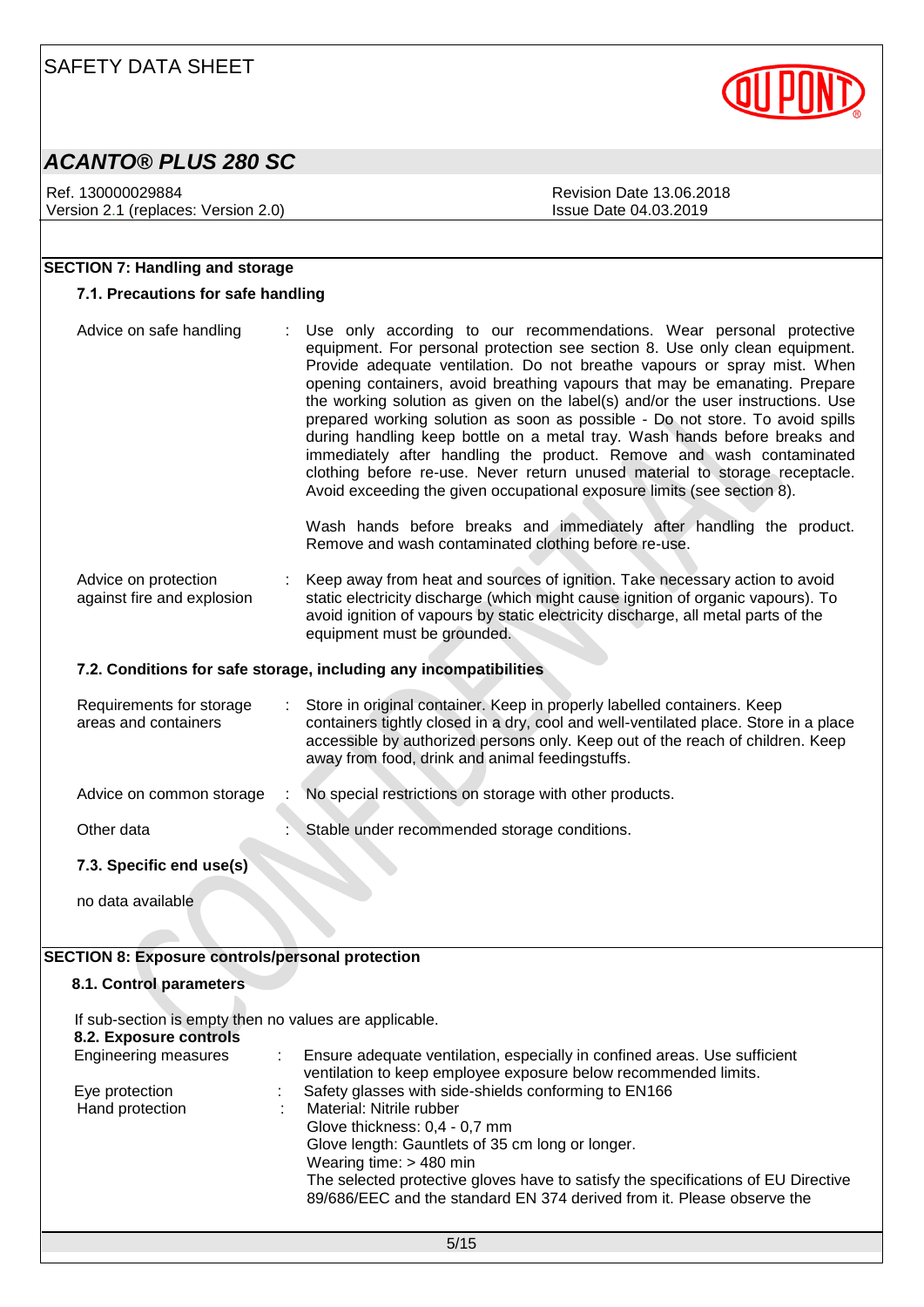

# *ACANTO® PLUS 280 SC*

| Ref. 130000029884<br>Version 2.1 (replaces: Version 2.0) | <b>Revision Date 13.06.2018</b><br>Issue Date 04.03.2019                                                                                                                                                                                                                                                                                                                                                                                                                                                                                                                                                                                                                                                                                                                                                                                                                                                                                                                                        |
|----------------------------------------------------------|-------------------------------------------------------------------------------------------------------------------------------------------------------------------------------------------------------------------------------------------------------------------------------------------------------------------------------------------------------------------------------------------------------------------------------------------------------------------------------------------------------------------------------------------------------------------------------------------------------------------------------------------------------------------------------------------------------------------------------------------------------------------------------------------------------------------------------------------------------------------------------------------------------------------------------------------------------------------------------------------------|
|                                                          | instructions regarding permeability and breakthrough time which are provided by<br>the supplier of the gloves. Also take into consideration the specific local<br>conditions under which the product is used, such as the danger of cuts,<br>abrasion, and the contact time. The suitability for a specific workplace should be<br>discussed with the producers of the protective gloves. Gloves must be inspected<br>prior to use. Gloves should be discarded and replaced if there is any indication<br>of degradation or chemical breakthrough. Gauntlets of 35 cm long or longer<br>shall be worn over the combination sleeve. Before removing gloves clean them<br>with soap and water.                                                                                                                                                                                                                                                                                                    |
| Skin and body protection                                 | Manufacturing and processing work: Full protective clothing Type 6 (EN 13034)<br>Mixer and loaders must wear: Full protective clothing Type 6 (EN 13034)<br>Rubber apron Nitrile rubber boots (EN 13832-3 / EN ISO 20345).<br>Spray application - outdoor: Tractor / sprayer with hood: No personal body<br>protection normally required.<br>Tractor / sprayer without hood: Full protective clothing Type 4 (EN 14605) Nitrile<br>rubber boots (EN 13832-3 / EN ISO 20345).<br>Backpack / knapsack sprayer: Full protective clothing Type 4 (EN 14605) Nitrile<br>rubber boots (EN 13832-3 / EN ISO 20345).<br>Mechanical automatized spray application in closed tunnel: No personal body<br>protection normally required.<br>When exceptional circumstances require an access to the treated area before<br>the end of re-entry periods, wear full protective clothing Type 6 (EN 13034),<br>nitrile rubber gloves class 3 (EN 374) and nitrile rubber boots (EN 13832-3 / EN<br>ISO 20345). |
|                                                          | To optimize the ergonomy it may be recommended to use cotton underwear<br>when wearing some fabrics. Take advice from supplier.<br>Garment materials that are resistant to both water vapour and air will maximise<br>wearing comfort. Materials should be robust to maintain the integrity and barrier<br>in use.<br>The permeation resistance of the fabric must be verified independently of the «<br>type » protection recommended, to ensure an appropriate performance level of<br>the material adequate to the corresponding agent and type of exposure.                                                                                                                                                                                                                                                                                                                                                                                                                                 |
| Protective measures                                      | The type of protective equipment must be selected according to the<br>concentration and amount of the dangerous substance at the specific<br>workplace. All chemical protective clothing should be visually inspected prior to<br>use. Clothing and gloves should be replaced in case of chemical or physical<br>damage or if contaminated. Only protected handlers may be in the area during<br>application.                                                                                                                                                                                                                                                                                                                                                                                                                                                                                                                                                                                   |
| Hygiene measures                                         | Handle in accordance with good industrial hygiene and safety practice. Regular<br>cleaning of equipment, work area and clothing. Keep working clothes<br>separately. Contaminated work clothing should not be allowed out of the<br>workplace. Wash hands before breaks and immediately after handling the<br>product. When using do not eat, drink or smoke. Keep away from food, drink<br>and animal feedingstuffs. Remove clothing/PPE immediately if material gets<br>inside. For environmental protection remove and wash all contaminated<br>protective equipment before re-use. Dispose of rinse water in accordance with                                                                                                                                                                                                                                                                                                                                                                |
| Respiratory protection                                   | local and national regulations.<br>Manufacturing and processing work: Half mask with a particle filter FFP2<br>(EN149)<br>Mixer and loaders must wear: Half mask with a particle filter FFP2 (EN149)                                                                                                                                                                                                                                                                                                                                                                                                                                                                                                                                                                                                                                                                                                                                                                                            |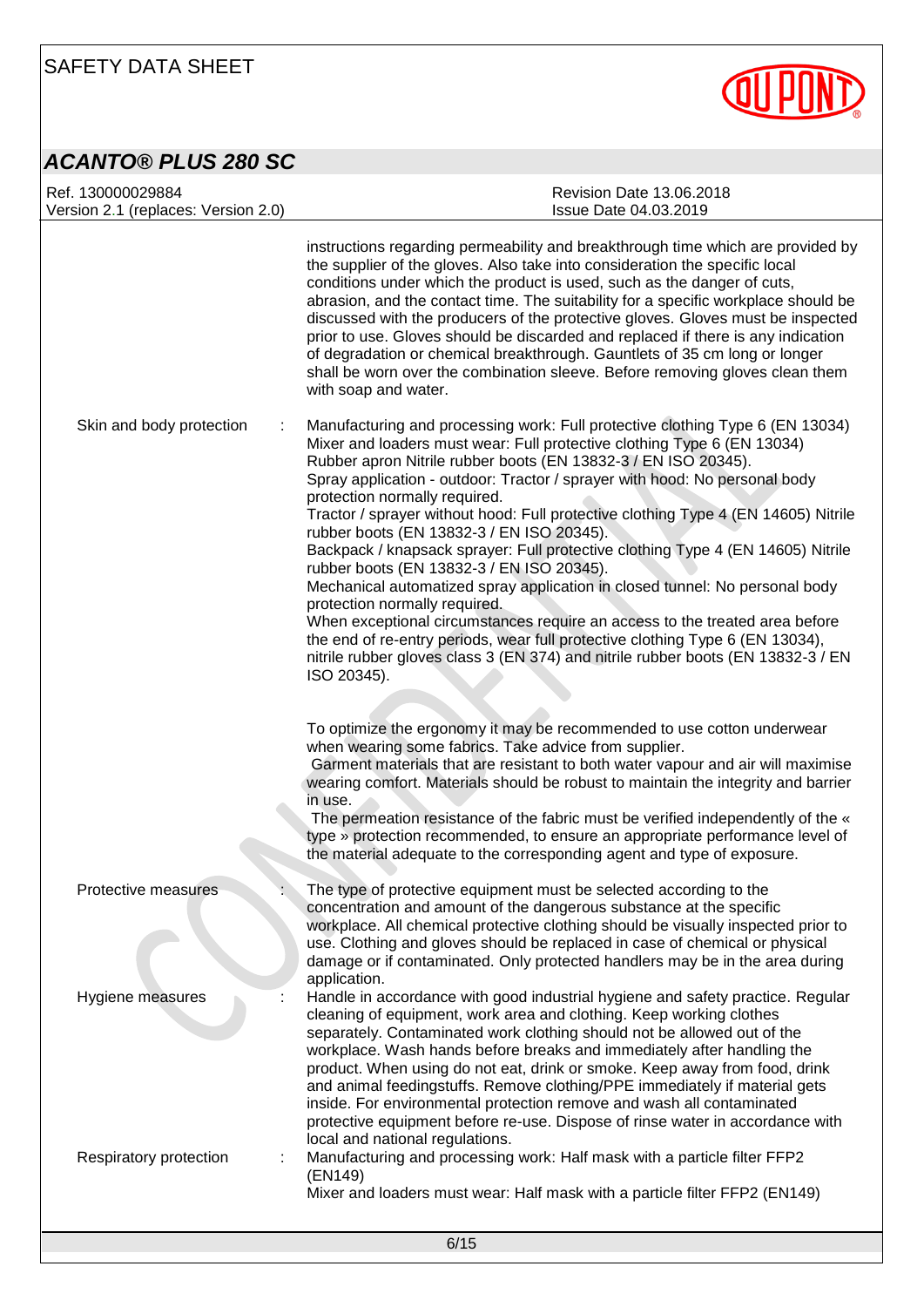

| <b>ACANTO® PLUS 280 SC</b>                                 |                                                                                                                                                                                                                                                                                                                                                                                                                            |
|------------------------------------------------------------|----------------------------------------------------------------------------------------------------------------------------------------------------------------------------------------------------------------------------------------------------------------------------------------------------------------------------------------------------------------------------------------------------------------------------|
| Ref. 130000029884<br>Version 2.1 (replaces: Version 2.0)   | <b>Revision Date 13.06.2018</b><br>Issue Date 04.03.2019                                                                                                                                                                                                                                                                                                                                                                   |
|                                                            | Spray application - outdoor: Tractor / sprayer with hood: No personal respiratory<br>protective equipment normally required.<br>Tractor / sprayer without hood: Half mask with a particle filter P2 (EN 143)<br>Backpack / knapsack sprayer: Half mask with a particle filter P2 (EN 143)<br>Mechanical automatized spray application in closed tunnel: No personal<br>respiratory protective equipment normally required. |
| <b>SECTION 9: Physical and chemical properties</b>         |                                                                                                                                                                                                                                                                                                                                                                                                                            |
| 9.1. Information on basic physical and chemical properties |                                                                                                                                                                                                                                                                                                                                                                                                                            |
| Form                                                       | : liquid                                                                                                                                                                                                                                                                                                                                                                                                                   |
| Colour                                                     | : off-white                                                                                                                                                                                                                                                                                                                                                                                                                |
| Odour                                                      | : sweet                                                                                                                                                                                                                                                                                                                                                                                                                    |
| <b>Odour Threshold</b>                                     | : not determined                                                                                                                                                                                                                                                                                                                                                                                                           |
| pH                                                         | : 7 at 10 g/l (25 $^{\circ}$ C)                                                                                                                                                                                                                                                                                                                                                                                            |
| Melting point/range                                        | : Not applicable                                                                                                                                                                                                                                                                                                                                                                                                           |
| Boiling point/boiling range                                | : Not available for this mixture.                                                                                                                                                                                                                                                                                                                                                                                          |
| Flash point                                                | $:$ > 97 °C                                                                                                                                                                                                                                                                                                                                                                                                                |
| Self-Accelerating decomposition<br>temperature (SADT)      | : no data available                                                                                                                                                                                                                                                                                                                                                                                                        |
| Flammability (solid, gas)                                  | : The product is not flammable.                                                                                                                                                                                                                                                                                                                                                                                            |
| Ignition temperature                                       | : no data available                                                                                                                                                                                                                                                                                                                                                                                                        |
| Thermal decomposition                                      | : Not available for this mixture.                                                                                                                                                                                                                                                                                                                                                                                          |
| Oxidizing properties                                       | : The product is not oxidizing.                                                                                                                                                                                                                                                                                                                                                                                            |
| <b>Explosive properties</b>                                | : Not explosive                                                                                                                                                                                                                                                                                                                                                                                                            |
| Lower explosion limit/ Lower<br>flammability limit         | : Not available for this mixture.                                                                                                                                                                                                                                                                                                                                                                                          |
| Upper explosion limit/ upper<br>flammability limit         | : Not available for this mixture.                                                                                                                                                                                                                                                                                                                                                                                          |
| Vapour pressure                                            | : Not available for this mixture.                                                                                                                                                                                                                                                                                                                                                                                          |
| Density                                                    | : $1,12$ g/cm3                                                                                                                                                                                                                                                                                                                                                                                                             |
| Relative density                                           | : no data available                                                                                                                                                                                                                                                                                                                                                                                                        |

Bulk density **intervalse in the contract of the contract of the contract of the contract of the contract of the contract of the contract of the contract of the contract of the contract of the contract of the contract of th**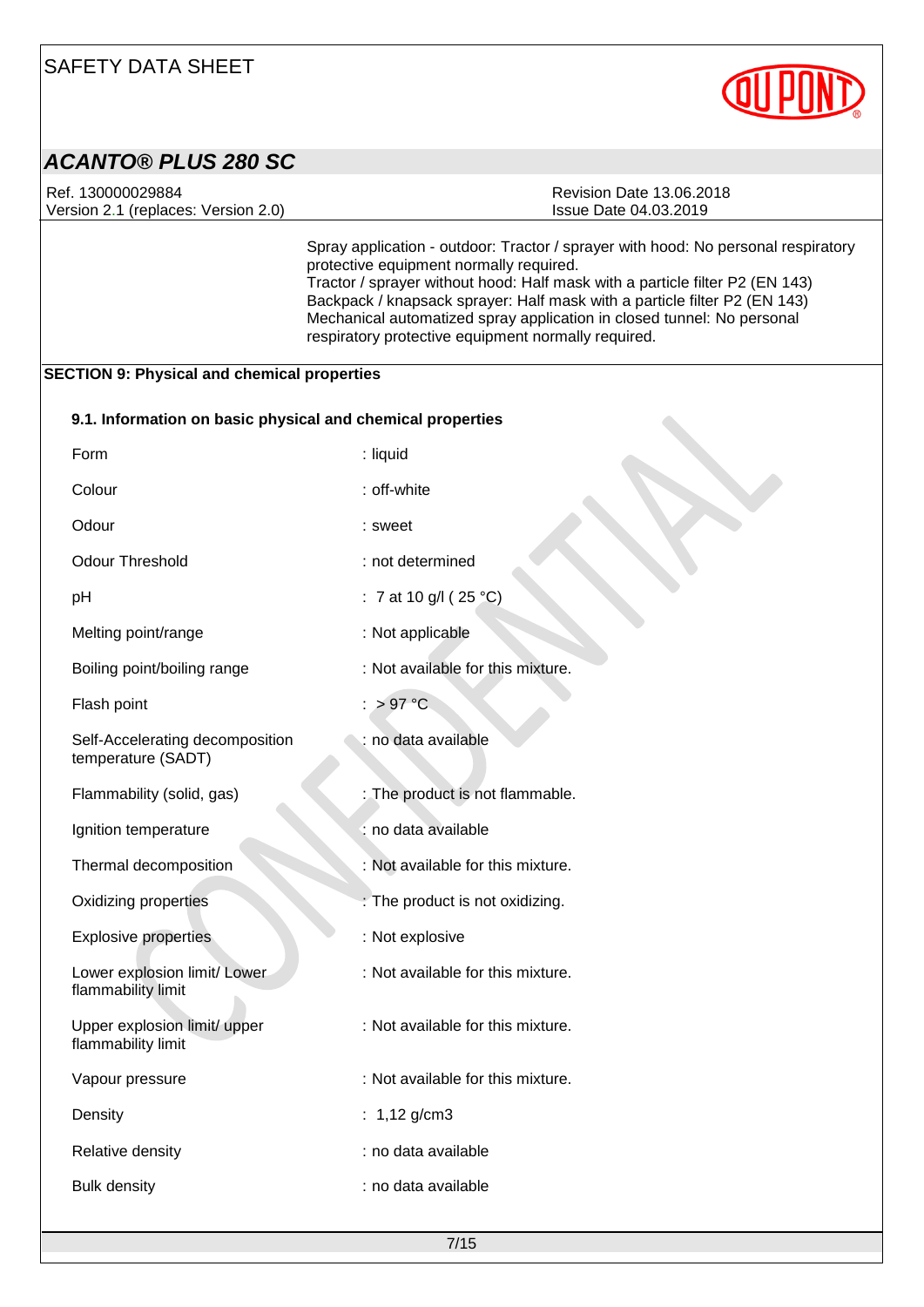

| <b>ACANTO® PLUS 280 SC</b>                                                                 |                                                                                                                                                   |
|--------------------------------------------------------------------------------------------|---------------------------------------------------------------------------------------------------------------------------------------------------|
| Ref. 130000029884<br>Version 2.1 (replaces: Version 2.0)                                   | <b>Revision Date 13.06.2018</b><br>Issue Date 04.03.2019                                                                                          |
| Water solubility                                                                           | : miscible                                                                                                                                        |
| Partition coefficient: n-octanol/water                                                     | : Not applicable                                                                                                                                  |
| Auto-ignition temperature                                                                  | : 455 $^{\circ}$ C                                                                                                                                |
| Solubility in other solvents                                                               | : no data available                                                                                                                               |
| Viscosity, dynamic                                                                         | : 109 - 538 mPa.s at 20 °C                                                                                                                        |
| Viscosity, kinematic                                                                       | : no data available                                                                                                                               |
| Relative vapour density                                                                    | : Not available for this mixture.                                                                                                                 |
| Evaporation rate                                                                           | : Not available for this mixture.                                                                                                                 |
| 9.2. Other information                                                                     |                                                                                                                                                   |
| No other data to be specially mentioned.                                                   |                                                                                                                                                   |
|                                                                                            |                                                                                                                                                   |
| <b>SECTION 10: Stability and reactivity</b>                                                |                                                                                                                                                   |
| 10.1. Reactivity                                                                           | : No hazards to be specially mentioned.                                                                                                           |
| 10.2. Chemical stability                                                                   | The product is chemically stable under recommended conditions of storage, use<br>and temperature.                                                 |
| 10.3. Possibility of<br>hazardous reactions                                                | No dangerous reaction known under conditions of normal use. Polymerization<br>will not occur. No decomposition if stored and applied as directed. |
| 10.4. Conditions to avoid                                                                  | To avoid thermal decomposition, do not overheat. Protect from frost.                                                                              |
| 10.5. Incompatible materials                                                               | No materials to be especially mentioned.                                                                                                          |
| 10.6. Hazardous<br>decomposition products                                                  | Thermal decomposition can lead to release of irritating gases and vapours.                                                                        |
| <b>SECTION 11: Toxicological information</b><br>11.1. Information on toxicological effects |                                                                                                                                                   |

Acute oral toxicity

LD50 / Rat female : > 2 000 mg/kg Method: OECD Test Guideline 425 (Data on the product itself) Information source: Internal study report

Acute inhalation toxicity

 $LC50 / 4 h$  Rat : > 7,34 mg/l Method: OECD Test Guideline 403 (Data on the product itself) Information source: Internal study report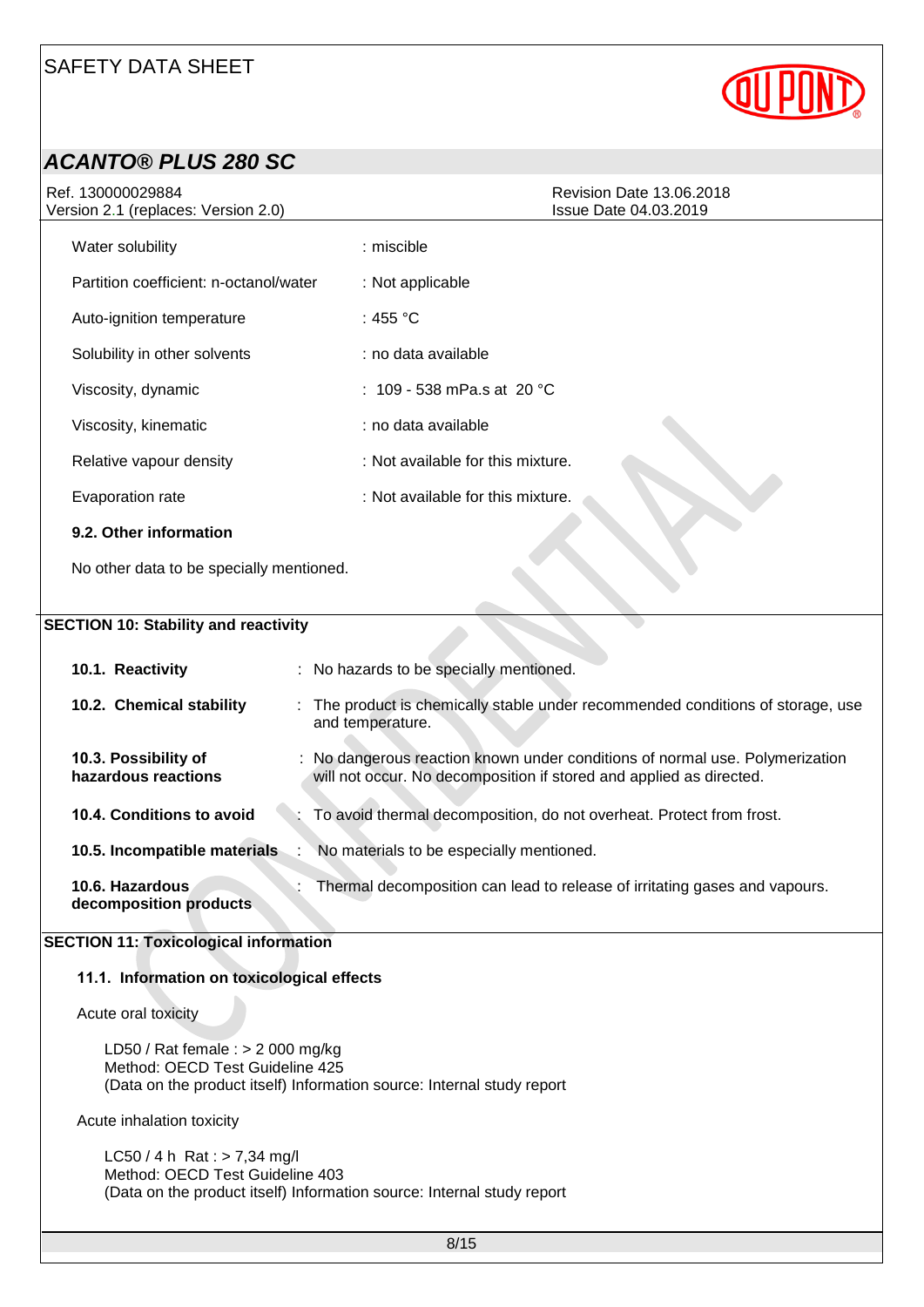

### *ACANTO® PLUS 280 SC*

Ref. 130000029884 Revision Date 13.06.2018 Version 2.1 (replaces: Version 2.0) Issue Date 04.03.2019

Acute dermal toxicity

LD50 / Rat : > 4 000 mg/kg Method: OECD Test Guideline 402 (Data on the product itself) Information source: Internal study report

Skin irritation

Rabbit Result: No skin irritation Method: OECD Test Guideline 404 (Data on the product itself) Information source: Internal study report

Eye irritation

Rabbit Result: No eye irritation Method: OECD Test Guideline 405 (Data on the product itself) Information source: Internal study report

Respiratory or skin sensitisation

mice Local lymph node test Result: Causes skin sensitization. Method: OECD Test Guideline 429 (Data on the product itself) Information source: Internal study report

Repeated dose toxicity

• Picoxystrobin The following effects occurred at levels of exposure that significantly exceed those expected under labeled usage conditions.

Oral - feed Mouse Exposure time: 28 d No toxicologically significant effects were found.

Dermal Rat Exposure time: 28 d No toxicologically significant effects were found.

Oral Mouse Exposure time: 90 d Reduced body weight gain, Increased liver weight

Oral - feed Rat Exposure time: 90 d Reduced body weight gain, Increased liver weight, No effect to neurotoxicity.

Oral Dog Exposure time: 1 yr Reduced body weight gain

Oral Mouse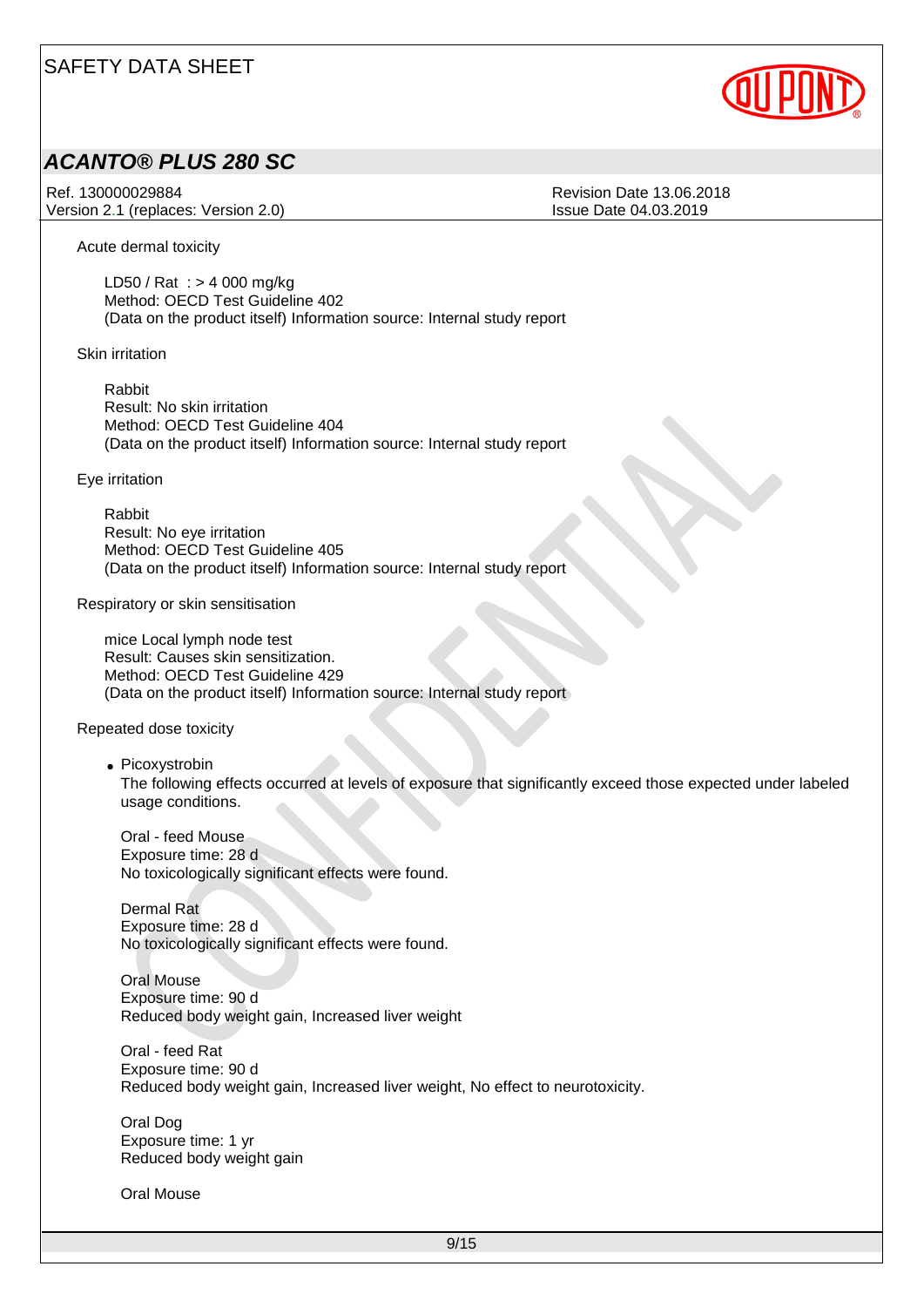

### *ACANTO® PLUS 280 SC*

Ref. 130000029884 Revision Date 13.06.2018 Version 2.1 (replaces: Version 2.0) Issue Date 04.03.2019

Exposure time: 18 Months Reduced body weight gain, Increased liver weight, Gastrointestinal effects

Reduced body weight gain, Increased liver weight, Gastrointestinal effects, altered blood chemistry

• Cyproconazole Ingestion Rat Exposure time: 90 d No toxicological effects warranting significant target organ toxicity classification were seen below the recommended guidance values for classification., Liver effects, Adverse body weight effects

Ingestion multiple species No toxicological effects warranting significant target organ toxicity classification were seen below the recommended guidance values for classification., Liver effects

Mutagenicity assessment

- Picoxystrobin Weight of evidence does not support classification as a germ cell mutagen.
- Cyproconazole Animal testing did not show any mutagenic effects. Tests on bacterial or mammalian cell cultures did not show mutagenic effects.

Carcinogenicity assessment

• Picoxystrobin

Not classifiable as a human carcinogen. Overall weight of evidence indicates that the substance is not carcinogenic.

• Cyproconazole Not classifiable as a human carcinogen. Overall weight of evidence indicates that the substance is not carcinogenic.

Toxicity to reproduction assessment

- Picoxystrobin No toxicity to reproduction
- Cyproconazole Animal testing showed no reproductive toxicity. No effects on or via lactation

Assessment teratogenicity

- Picoxystrobin Animal testing showed no developmental toxicity.
- Cyproconazole Ingestion of excessive amounts by pregnant animals resulted in maternal and foetal toxicity.

### **SECTION 12: Ecological information**

**12.1. Toxicity**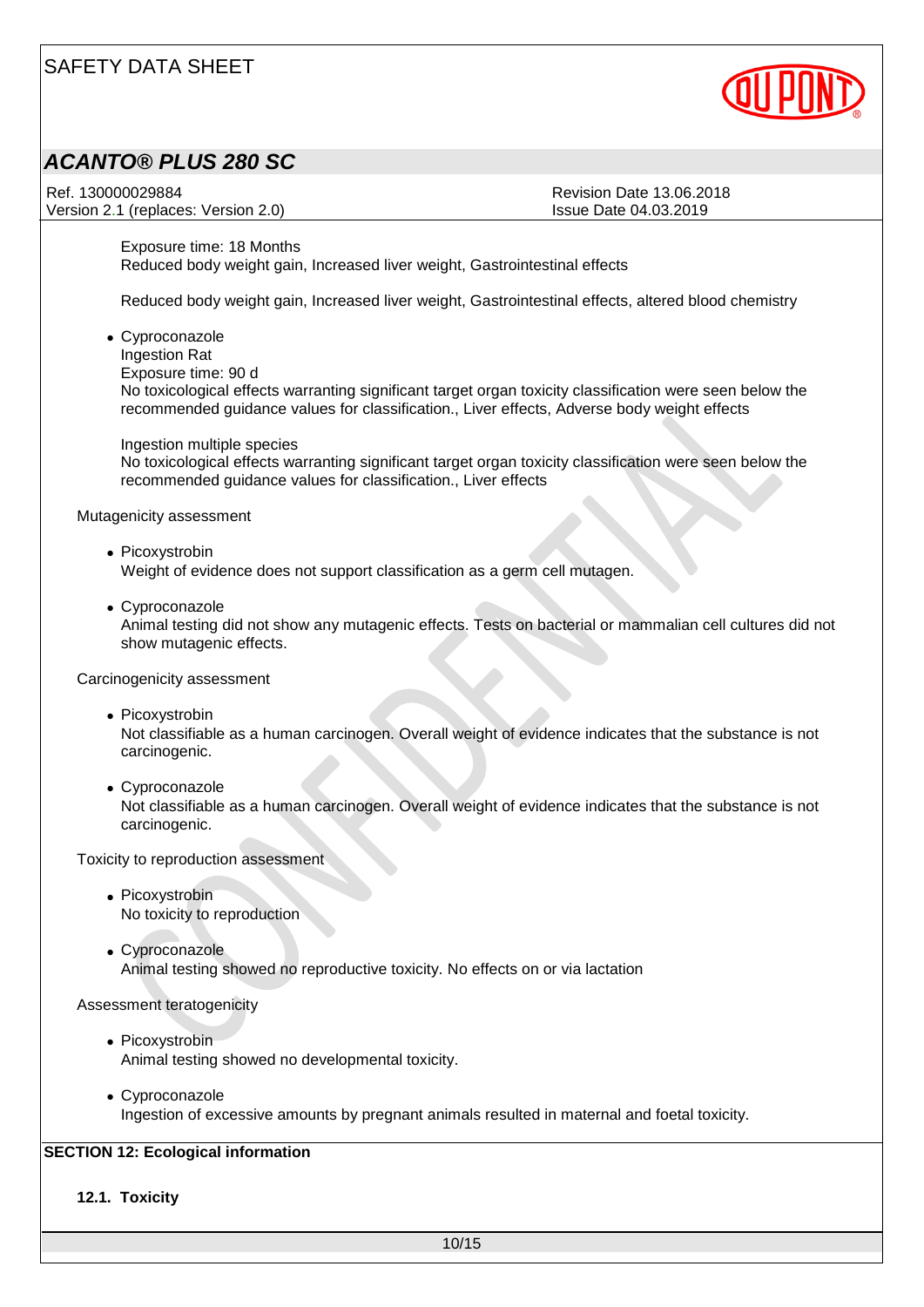

### *ACANTO® PLUS 280 SC*

Ref. 130000029884 Revision Date 13.06.2018 Version 2.1 (replaces: Version 2.0) Issue Date 04.03.2019

Toxicity to fish

LC50 / 96 h / Oncorhynchus mykiss (rainbow trout): 0,27 mg/l Method: OECD Test Guideline 203 (Data on the product itself) Information source: Internal study report

Toxicity to aquatic plants

ErC50 / 72 h / Pseudokirchneriella subcapitata (green algae): 0,94 mg/l Method: OECD Test Guideline 201 (Data on the product itself) Information source: Internal study report

Toxicity to aquatic invertebrates

static test / EC50 / 48 h / Daphnia magna (Water flea): 0,058 mg/l Method: OECD Test Guideline 202 (Data on the product itself) Information source: Internal study report

Toxicity to other organisms

- Picoxystrobin LC50 / 5 d / Anas platyrhynchos (Mallard duck): > 5 200 mg/kg Method: OECD Test Guideline 205 **Dietary**
- Cyproconazole LD50 / 48 h / Apis mellifera (bees) Oral Information source: Data provided by an external source.

LD50 / 48 d / Apis mellifera (bees) Contact Information source: Data provided by an external source.

Chronic toxicity to fish

- Picoxystrobin NOEC / 33 d / Cyprinodon variegatus (sheepshead minnow): 0,021 mg/l
- Cyproconazole NOEC / 357 d / Pimephales promelas (fathead minnow): 0,125 mg/l Information source: Data provided by an external source.

Chronic toxicity to aquatic Invertebrates

- Picoxystrobin NOEC / 21 d / Daphnia magna (Water flea): 0,008 mg/l
- Cyproconazole NOEC / 21 d / Daphnia magna (Water flea): 0,019 mg/l Information source: Data provided by an external source.

#### **12.2. Persistence and degradability**

Biodegradability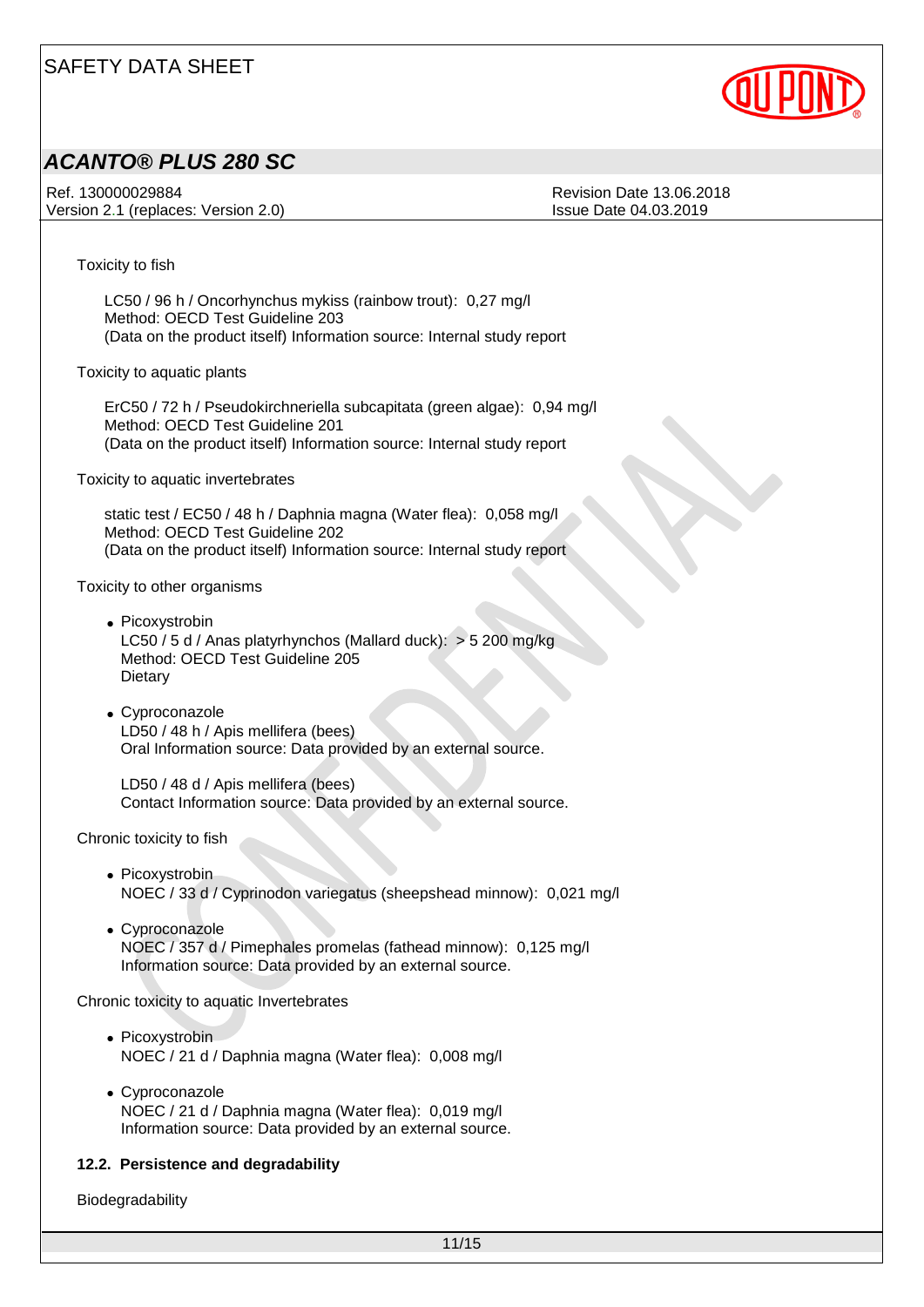

## *ACANTO® PLUS 280 SC*

Ref. 130000029884 Revision Date 13.06.2018 Version 2.1 (replaces: Version 2.0) Issue Date 04.03.2019

Not readily biodegradable. Estimation based on data obtained on active ingredient.

#### **12.3. Bioaccumulative potential**

Bioaccumulation

Does not bioaccumulate. Estimation based on data obtained on active ingredient.

This mixture contains no substance considered to be persistent, bioaccumulating and toxic (PBT). This mixture contains no substance considered to be very persistent and very bioaccumulating (vPvB).

#### **12.4. Mobility in soil**

Mobility in soil

Under actual use conditions the product has a low potential of mobility in soil.

#### **12.5. Results of PBT and vPvB assessment**

PBT and vPvB assessment

This mixture contains no substance considered to be persistent, bioaccumulating and toxic (PBT). / This mixture contains no substance considered to be very persistent and very bioaccumulating (vPvB).

#### **12.6. Other adverse effects**

#### **Additional ecological information**

No other ecological effects to be specially mentioned See product label for additional application instructions relating to environmental precautions.

#### **SECTION 13: Disposal considerations**

#### **13.1. Waste treatment methods**

Product : In accordance with local and national regulations. Must be incinerated in a suitable incineration plant holding a permit delivered by the competent authorities. Do not contaminate ponds, waterways or ditches with chemical or used container.

Contaminated packaging : Do not re-use empty containers.

#### **SECTION 14: Transport information**

#### **ADR**

| 14.1. UN number:                                                | 3082                                                                                  |
|-----------------------------------------------------------------|---------------------------------------------------------------------------------------|
| 14.2. UN proper shipping name:                                  | ENVIRONMENTALLY HAZARDOUS SUBSTANCE, LIQUID,<br>N.O.S. (Cyproconazole, Picoxystrobin) |
| 14.3. Transport hazard class(es):                               | 9                                                                                     |
| 14.4. Packing group:                                            | Ш                                                                                     |
| 14.5. Environmental hazards:                                    | Environmentally hazardous                                                             |
| 14.6. Special precautions for user:<br>Tunnel restriction code: | $\left( -\right)$                                                                     |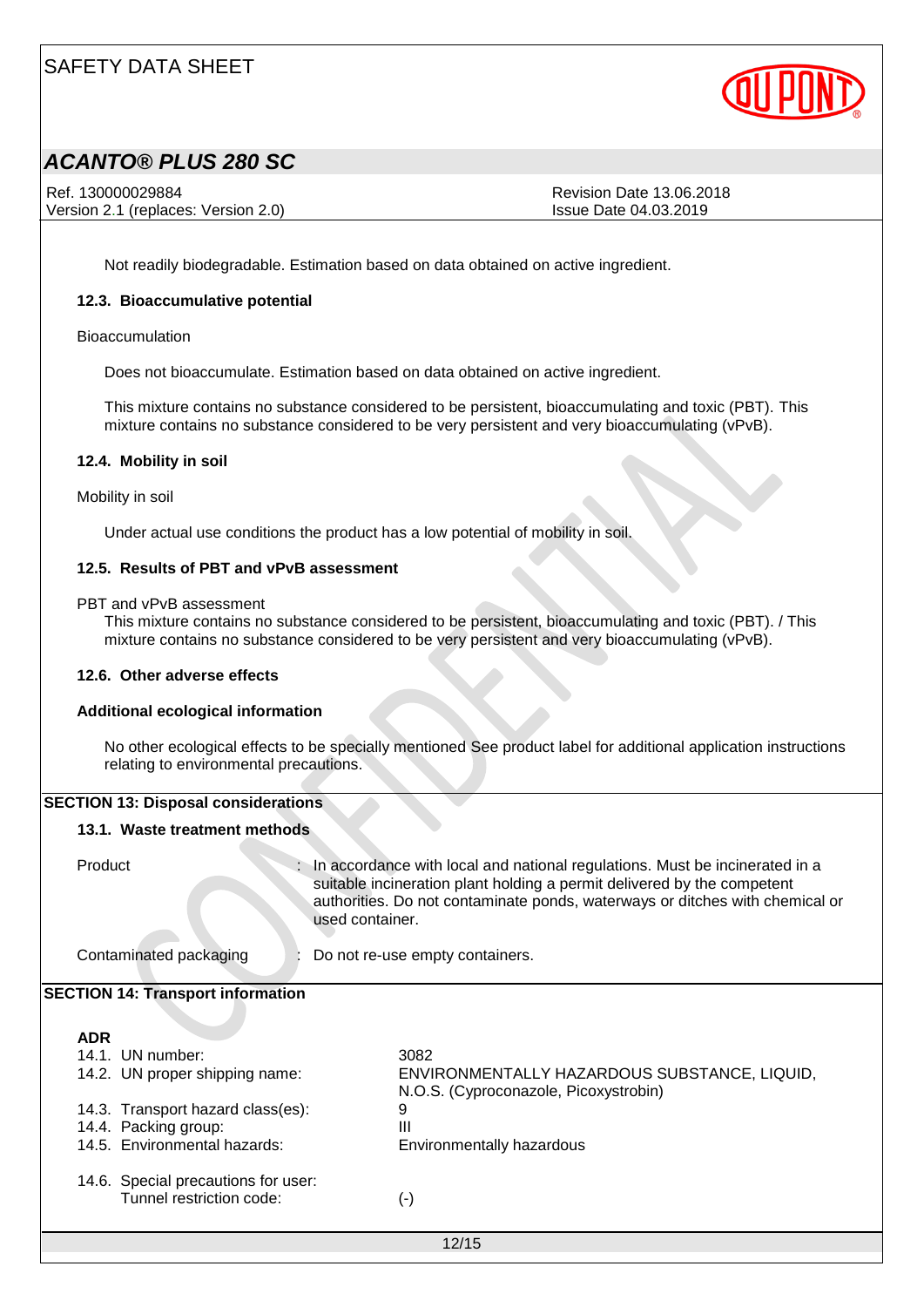

### *ACANTO® PLUS 280 SC*

| Ref. 130000029884                   | Revision Date 13.06.2018 |
|-------------------------------------|--------------------------|
| Version 2.1 (replaces: Version 2.0) | lssue Date 04.03.2019    |
|                                     |                          |

### **IATA\_C**

|             | 14.1. UN number:                                                                           | 3082                                                                                    |
|-------------|--------------------------------------------------------------------------------------------|-----------------------------------------------------------------------------------------|
|             | 14.2. UN proper shipping name:                                                             | Environmentally hazardous substance, liquid, n.o.s.<br>(Cyproconazole, Picoxystrobin)   |
|             | 14.3. Transport hazard class(es):                                                          |                                                                                         |
|             | 14.4. Packing group:                                                                       | Ш                                                                                       |
|             | 14.5. Environmental hazards:                                                               | Environmentally hazardous                                                               |
|             | 14.6. Special precautions for user:                                                        | DuPont internal recommendations and transport guidance: ICAO / IATA cargo aircraft only |
| <b>IMDG</b> |                                                                                            |                                                                                         |
|             | 14.1. UN number:                                                                           | 3082                                                                                    |
|             | 14.2. UN proper shipping name:                                                             | Environmentally hazardous substance, liquid, n.o.s.<br>(Cyproconazole, Picoxystrobin)   |
|             | 14.3. Transport hazard class(es):                                                          | 9                                                                                       |
|             | 14.4. Packing group:                                                                       | Ш                                                                                       |
|             | 14.5. Environmental hazards:                                                               | Marine pollutant                                                                        |
|             | 14.6. Special precautions for user:<br>No special precautions required.                    |                                                                                         |
|             | 14.7. Transport in bulk according to Annex II of Marpol and the IBC Code<br>Not applicable |                                                                                         |

#### **SECTION 15: Regulatory information**

#### **15.1. Safety, health and environmental regulations/legislation specific for the substance or mixture**

#### **Major Accident Hazard Legislation**

Seveso III: Directive 2012/18/EU of the European Parliament and of the Council on the control of major-accident hazards involving dangerous substances. Not applicable

### **Other regulations :**

The product is classified as dangerous in accordance with Regulation (EC) No. 1272/2008.

Take note of Dir 94/33/EC on the protection of young people at work.

Take note of Directive 98/24/EC on the protection of the health and safety of workers from the risks related to chemical agents at work.

Take note of Directive 96/82/EC on the control of major-accident hazards involving dangerous substances.

Take note of Directive 2000/39/EC establishing a first list of indicative occupational exposure limit values.

Take note of Dir 92/85/EEC on the safety and health at work of pregnant workers.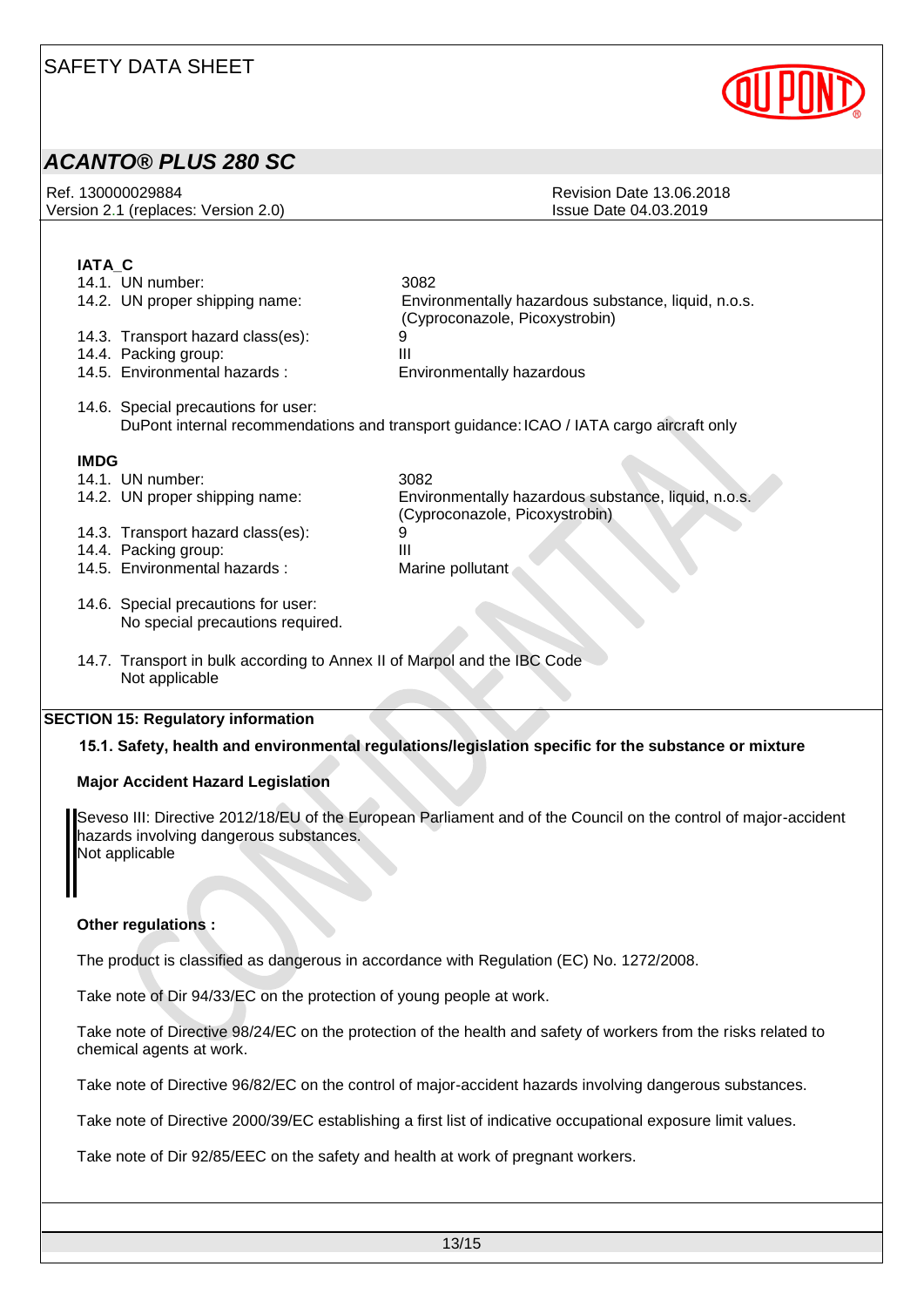

### *ACANTO® PLUS 280 SC*

Ref. 130000029884<br>
Version 2.1 (replaces: Version 2.0)<br>
Version 2.1 (replaces: Version 2.0)<br>
Revision Date 04.03.2019 Version 2.1 (replaces: Version 2.0)

### **SECTION 16: Other information**

#### **Full text of H-Statements referred to under section 3.**

| H302<br>H315<br>H319<br>H332<br>H361d | Harmful if swallowed.<br>Causes skin irritation.<br>Causes serious eye irritation.<br>Harmful if inhaled.<br>Suspected of damaging the unborn child. |
|---------------------------------------|------------------------------------------------------------------------------------------------------------------------------------------------------|
| H400                                  | Very toxic to aquatic life.                                                                                                                          |
| H410                                  | Very toxic to aquatic life with long lasting effects.                                                                                                |
|                                       |                                                                                                                                                      |

Other information **professional use** 

#### **Abbreviations and acronyms**

| <b>ADR</b>        | European Agreement concerning the International Carriage of Dangerous Goods by<br>Road |
|-------------------|----------------------------------------------------------------------------------------|
| <b>ATE</b>        | Acute toxicity estimate                                                                |
| CAS-No.           | <b>Chemical Abstracts Service number</b>                                               |
| <b>CLP</b>        | Classification, Labelling and Packaging                                                |
| EbC <sub>50</sub> | Concentration at which 50% reduction of biomass is observed                            |
| <b>EC50</b>       | Median effective concentration                                                         |
| EN                | European Norm                                                                          |
| <b>EPA</b>        | <b>Environmental Protection Agency</b>                                                 |
| ErC <sub>50</sub> | Concentration at which a 50% inhibition of growth rate is observed                     |
| EyC50             | Concentration at which 50 % inhibition of yield is observed                            |
| IATA_C            | International Air Transport Association (Cargo)                                        |
| <b>IBC</b>        | <b>International Bulk Chemical Code</b>                                                |
| <b>ICAO</b>       | International Civil Aviation Organization                                              |
| <b>ISO</b>        | International Standard Organization                                                    |
| <b>IMDG</b>       | International Maritime Dangerous Goods                                                 |
| <b>LC50</b>       | <b>Median Lethal Concentration</b>                                                     |
| LD50              | <b>Median Lethal Dose</b>                                                              |
| <b>LOEC</b>       | <b>Lowest Observed Effect Concentration</b>                                            |
| <b>LOEL</b>       | Lowest observed effect level                                                           |
| <b>MARPOL</b>     | International Convention for the Prevention of Marine Pollution from Ships             |
| n.o.s.            | Not Otherwise Specified                                                                |
| <b>NOAEC</b>      | No Observed Adverse Effect Concentration                                               |
| <b>NOAEL</b>      | No observed adverse effect level                                                       |
| <b>NOEC</b>       | No Observed Effect Concentration                                                       |
| <b>NOEL</b>       | No Observed Effect Level                                                               |
| <b>OECD</b>       | Organisation for Economic Co-operation and Development                                 |
| <b>OPPTS</b>      | Office of Prevention, Pesticides and Toxic Substances                                  |
| <b>PBT</b>        | Persistent, Bioaccumulative and Toxic                                                  |
| <b>STEL</b>       | Short term exposure limit                                                              |
| <b>TWA</b>        | Time Weighted Average (TWA):                                                           |
| vPvB              | very Persistent and very Bioaccumulative                                               |

#### **Further information**

Before use read DuPont's safety information.

Take notice of the directions of use on the label.

(R) Registered trademark of E.I. du Pont de Nemours and Company